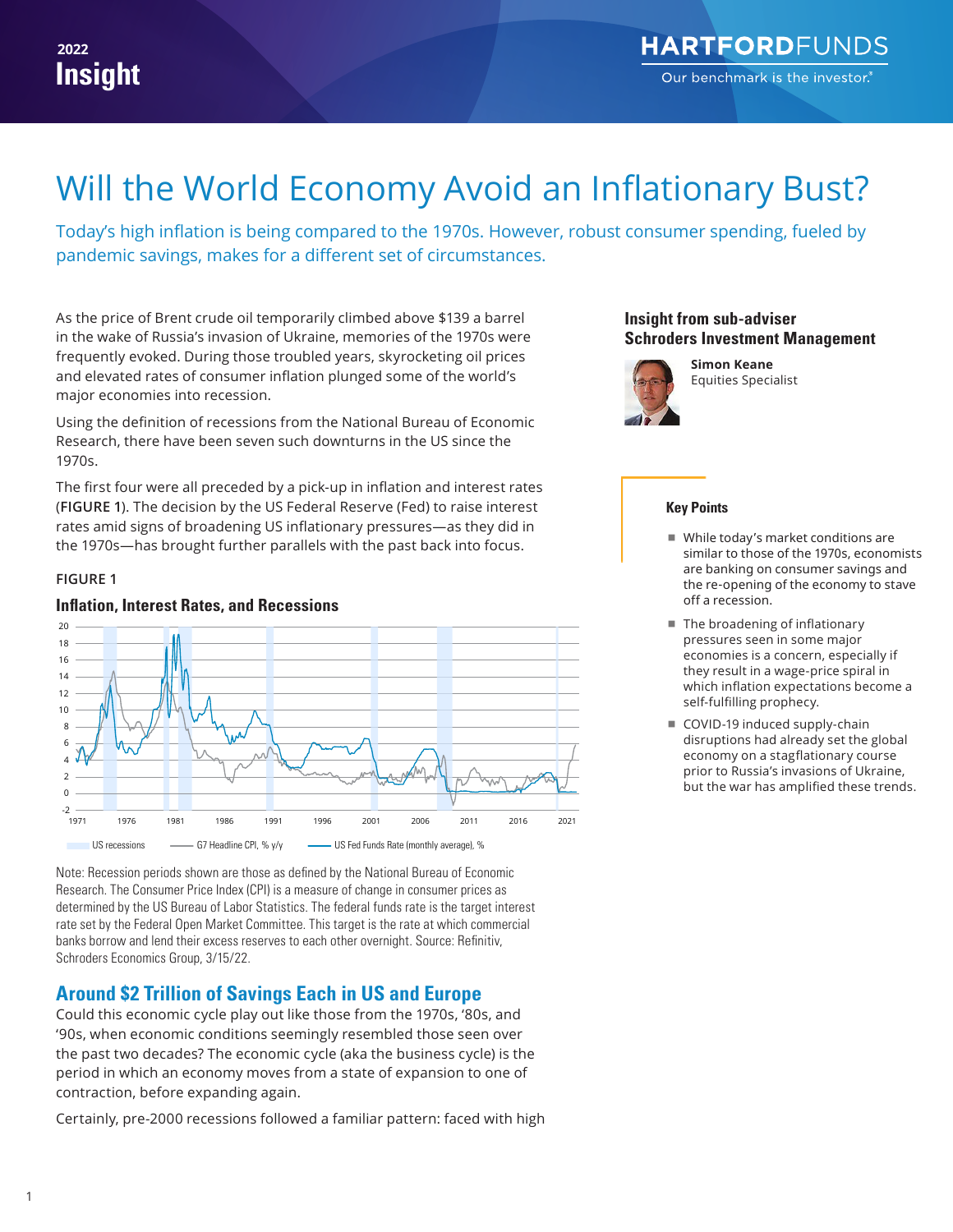inflation, the Fed would either raise its base borrowing costs or hike the federal funds rate to cool economic activity. This time, however, economists are hoping for consumer spending to hold up.

Despite the tightening of monetary conditions, economists expect this consumer resilience to continue as people run down savings accumulated during the COVID-19 pandemic. In addition to raising interest rates, central banks are adjusting other monetary policies such as quantitative easing (QE).

Since the Global Financial Crisis, QE has been used to inject money directly into the financial system by way of asset purchases (mainly bonds) to support economic activity. These unconventional policies were again deployed in response to the pandemic fall-out.

Keith Wade, Schroders' chief economist, says: "Households still have considerable firepower, and the consumer is potentially the mainstay of economic growth in 2022. They have a cushion to absorb the impact of higher energy costs with excess savings built up during the pandemic, which we estimate at around \$2 trillion in the US and a similar figure in Europe."

Russia's shocking invasion of Ukraine—and the consequent impact on energy and food prices already seen—has certainly added a new dimension to the inflation picture.

Schroders now expects a global consumer price inflation rate of 4.7% this year (up from 3.8%) as the impact of the war continues to reverberate around global markets. These forecasts for consumer inflation are based on year-over-year (y/y) movements in consumer-price indices.

Inflationary pressures, however, had already been building following the rapid global economic recovery as COVID-19 induced restrictions were gradually eased. The easing resulted in shortages of materials, energy, and transport, coupled with strong demand (especially for goods given restrictions around services sectors).

The pressure in global supply chains has resulted in sharply rising costs for producers of goods, who've in turn raised prices for consumers. Even before Russia's invasion of Ukraine, CPI inflation had been at its most elevated level for decades in the US, Europe, and the UK.

# **Stagflation—the More Likely Outcome**

Wade says: "We're optimistic on supply chains gradually returning to normal in 2022 and can see scope for a moderation in commodity prices should the situation in Ukraine stabilize."

As inflationary pressures ease, Wade expects global y/y CPI inflation to fall back sharply to 2.8% in 2023, up only marginally from 2.7% forecast before the Ukraine invasion.

That said, the broadening of inflationary pressures seen in some major economies, and notably the US, is a concern, especially if they result in a wageprice spiral in which inflation expectations become a self-fulfilling prophecy.

"Initially the rise in inflation in 2021 was led by the re-opening sectors such as airlines, hotels, and restaurants. More recently, however, we have seen a pickup in the cyclical areas such as housing in the US where shelter prices have accelerated sharply," explains Wade.

"Overall, 80% of the US CPI basket components are now rising at over 4% y/y. Not only are one-off supply bottlenecks accelerating inflation, but cyclical prices are also reflecting excess demand.

Even before Russia's invasion of Ukraine, CPI inflation had been at its most elevated level for decades in the US, Europe, and the UK.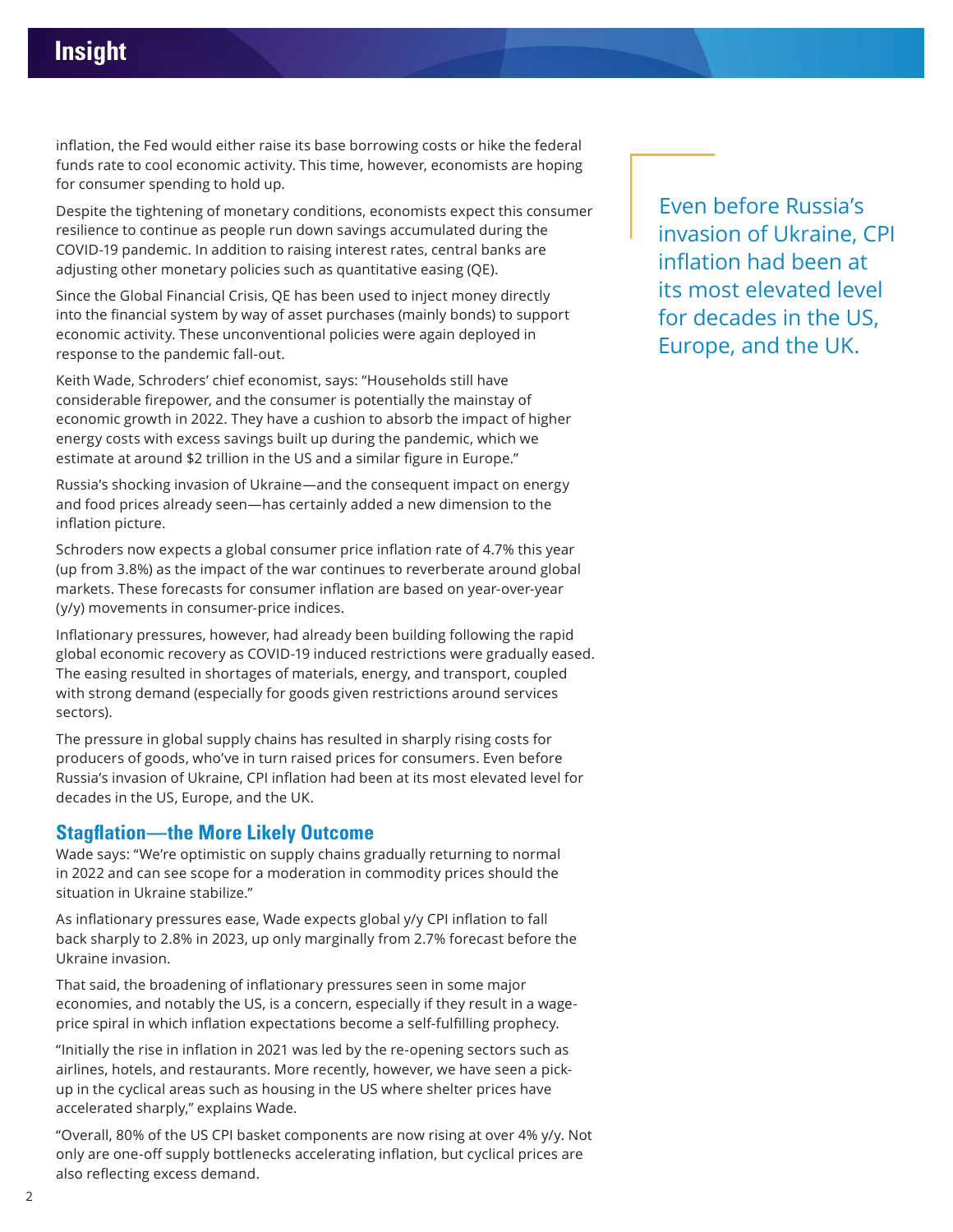"The broadening of inflation into the cyclical areas of the US economy is a concern as trends in this area can persist and could feed a wage-price spiral."

The fear of wage-price spirals is seen as a further justification for parallels with the inflation experience of the 1970s. This was a period when oil prices were very volatile (initially due to an embargo by oil-producing nations following the Yom Kippur War and, subsequently, as a result of the revolution in Iran) for an extended period and wages were rising in the West.

Stagflation, a combination of slowing growth and accelerating inflation, turned into outright contraction and recession for many of these economies as a result.

## **Risk of Recession Has Gone Up**

COVID-19 induced supply-chain disruptions had already set the global economy on a stagflationary course prior to Russia's invasions of Ukraine, but the war has amplified these trends.

Alongside the increase to its inflation forecasts, Schroders has cut its expectation for global growth for 2022 (from 4.0% to 3.7%) and now sees risks of further growth slowing and inflation remaining higher for longer. Again, there remains a high level of uncertainty around these forecasts as the economic implications of the Ukraine invasion become clearer. Wage-price spirals, or an escalation of the Ukraine crisis are some of the key dangers in this regard.

Wade comments: "We have a risk scenario in which Russia continues to occupy Ukraine and turns its attention to its new neighbors, prompting tensions with Eastern Europe (Poland, Romania, Hungary, Slovakia) and the Baltic states. The rise in commodity prices drives inflation even higher, putting a major squeeze on consumers and business. Economic activity slows significantly. The result is an even more stagflationary outcome with global growth weaker and inflation higher this year and next."

There are also other risks. Recession in today's world, believes Wade, could result from a collapse in consumer spending due to other factors: "There are two main risks: The first is simply that bottlenecks prevent spending from taking place. Bigticket items such as cars are in short supply and travel is still restricted in many regions, particularly Asia. This could create another air pocket for the economy where activity dips until supply can respond. The second is that people choose not to spend their savings after all."

For now, however, pandemic savings look to be a key difference in comparison to past economic cycles in which higher inflation and aggressive tightening in monetary policy triggered a consumer collapse and recession. Economists are expecting consumers to be a mainstay for the global economy as they run down savings and as the world continues to re-open.

For now, pandemic savings look to be a key difference in comparison to past economic cycles in which higher inflation and aggressive tightening in monetary policy triggered a consumer collapse and recession.